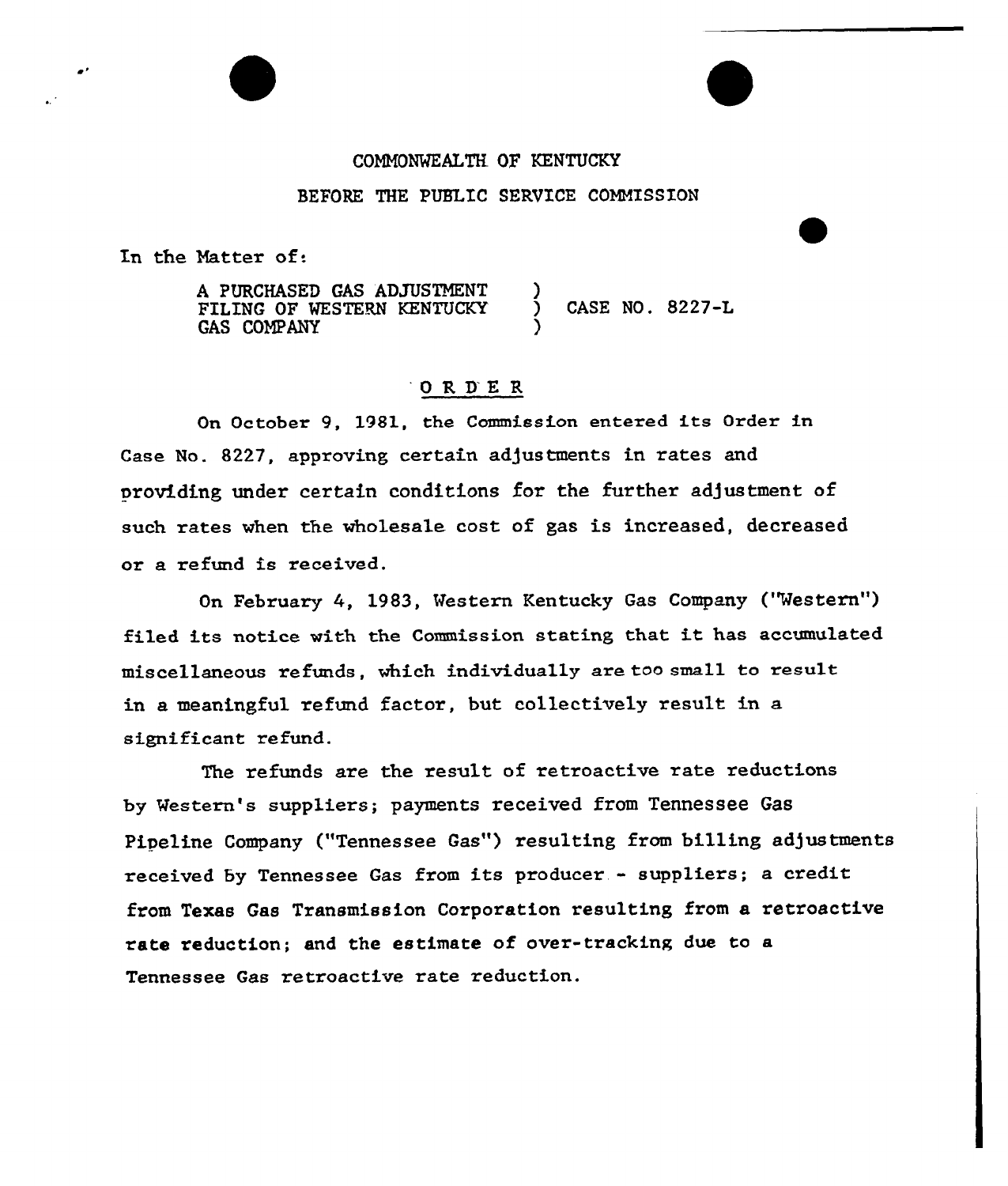The total refundable amount in the filing is  $$146.714$ . Western proposes to refund this amount to its customers over a period of 4 months in accordance with the refund provision of its purchased gas adjustment clause beginning with meter readings taken on March 1, 1983. Western's adjustment is designed to pass on to its customers a reduction of \$0.0122 per thousand cubic feet of gas. This adjustment should be eliminated when the full amount to be refunded, plus interest, has been returned to western's cus tomers.

After reviewing this evidence of record and being fully advised, the Commission is of the opinion and finds that'.

(1) Western has refunds in the amount of \$146,714 from its suppliers to be refunded to its customers.

(2) <sup>A</sup> refund factor of \$0.0122 per thousand cubic feet of gas should be used as a reduction in the purchased gas adjustment.

(3) The refund factor should remain in effect for 4 months or until such thne as the fu11 amount plus interest has been returned to Western's customers.

 $(4)$  The refund should begin with meter readings taken on March 1, 1983, or as soon as practical thereafter.

(5) Western should refund the amounts reported in its application plus interest at a rate equal to the average of the "3-month Commercial Paper Rates" for the immediately preceding 12-month. period less 1/2 of 1 percent to cover the costs of refunding. These monthly rates are reported in both the Federal Reserve Bulletin and the Federal Reserve Statistical Release.

 $-2-$